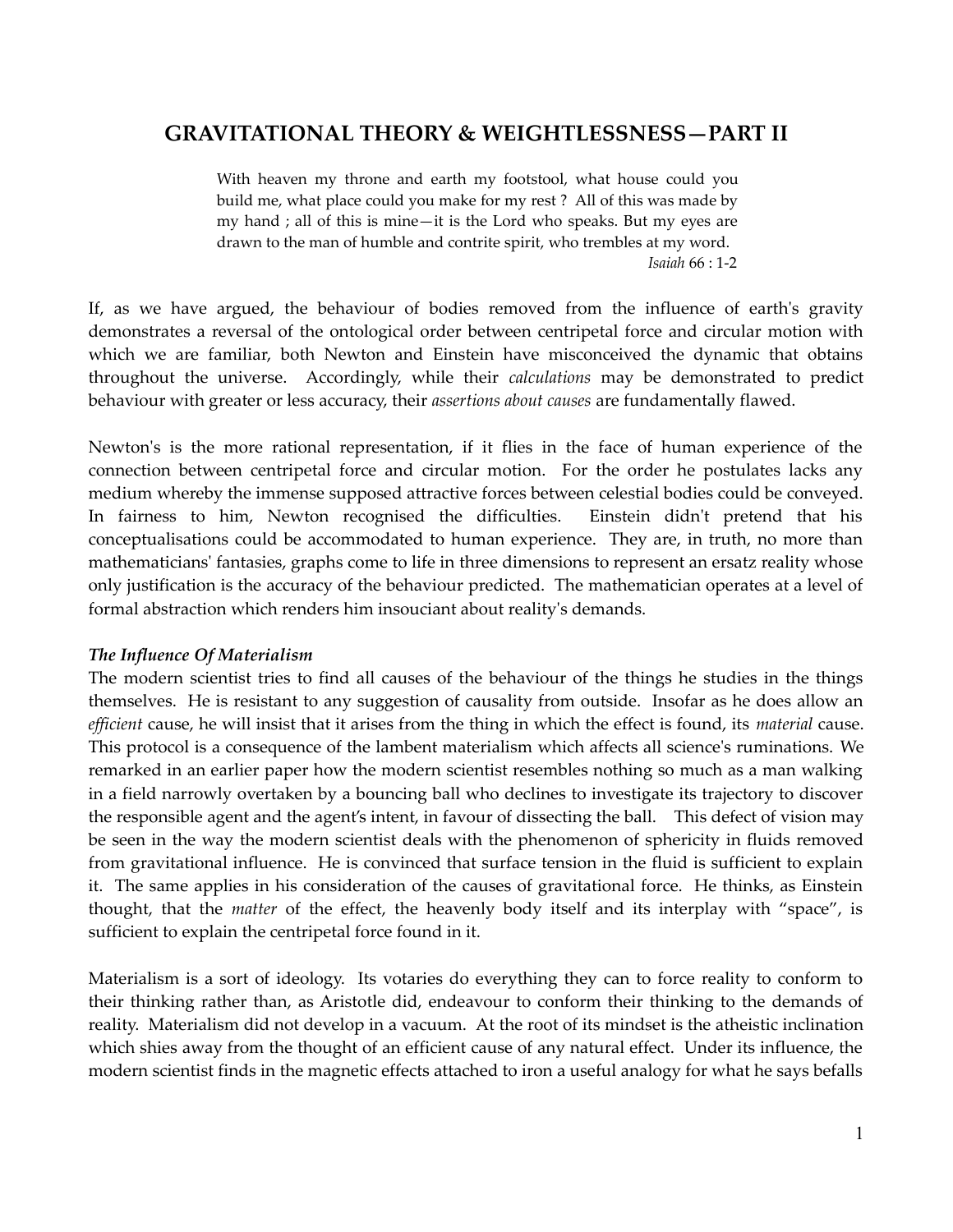bodies in their apparent mutual attraction (in Newtonian theory), or their inter-relation with "space" (in Einsteinian theory), and sees no difficulty in postulating corresponding "gravitational fields" in consequence. On the face of things magnetism seems to involve an *intrinsic* efficient cause. Iron attracts iron—provided polarity is properly aligned. Nothing extrinsic is involved. Why should there not be a similar *intrinsic* ordination of one body towards another ? A few moments' thought will demonstrate that the proposition is misconceived.

First, it is impossible that the efficient cause of a thing could be intrinsic to it, except in the case of living things whose principle of operation is immanent—one part, its soul, moves another, its body. Secondly, iron is a peculiar case in that it involves an *intrinsic* ordination. We put intrinsic ordinations in many of the things we make. Consider the design of the rifle. Its ordination, to shoot a projectile, is effected in the very structure of the instrument by its designer and maker, its *efficient* cause, for the benefit of the user. The designer and maker does not need to be present when the soldier employs the rifle's ordination in battle. In the same way, the peculiar ordination of iron manifested in its magnetic properties is effected by its Author (*extrinsic* to it) for the benefit of mankind. He does not need to be present for the element to exercise these intrinsic properties. The difficulty for the modern scientist is the atheistic inclination, companion to the materialist mindset, which rejects any suggestion that iron has an Author.

## *Aether's Offices Or Functions*

As we remarked in our earlier paper, the heavenly substance, *aether*, appears to exercise two offices or functions (no doubt among many others). First, it is the orderer of the universe and its parts, achieved via circular motion, centripetal force and sphericity of form in the celestial bodies, which actions, it seems following Einstein's calculations, are exercised at *c*, "the speed of light". Secondly, it is the means whereby light and other electromagnetic energy is conveyed throughout the universe (*lucifer*).

The phenomenon known as "lensing" where a ray of light from a distant source is refracted around an intermediate celestial body, demonstrates, we suggest, a subordination in these two functions, the light-bearing function subsidiary to the ordering function. The phenomenon is demonstrated in the constellation *Pegasus*.



*Einstein's Cross* where light from a distant quasar is refracted fourfold around an intermediate constellation.

Light does not travel directly to us (the observer) from the quasar in *Pegasus* but indirectly along a path which (in each of the four instances) represents two sides of a triangle, with the direct route (were it not impeded) being the base. Though the speed of light's transmission is not altered, each ray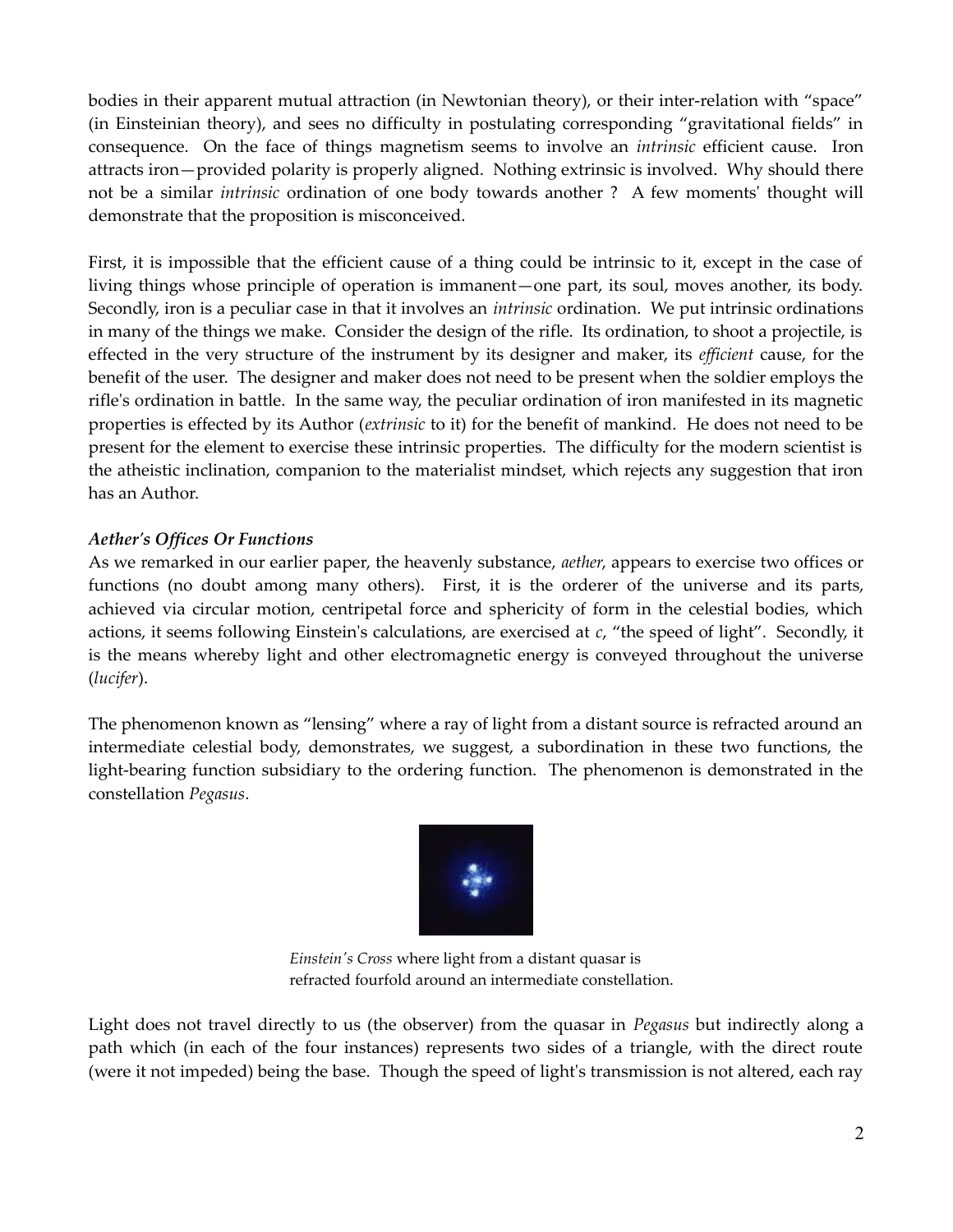takes longer to reach us than it would because of ts diversion by a force which science attributes to gravity but which, on our thesis following Aristotle, is the primary force *aether* exercises in inducing circular motion (rotation) in the intermediate constellation. There is a lag in the time the light might otherwise have taken to reach us as a consequence of *aether's* ordering function. Other instances of 'lensing' provide more dramatic evidence of this subordination, notably the appearance of *supernova* behind a star or constellation where a second appearance may not occur until years after the first, the time lapse indicating that the paths taken by the two light rays differ vastly in length.

The theory behind "black holes" is consistent with the thesis. If the force *aether* must exercise in constraining a celestial body to circular motion is sufficiently great this may circumscribe completely its function as *lucifer* and so preclude any escape of light from the vicinity of the subject body. 'Black holes' pose an interesting question in line with Aristotle's approach. If we accept Newton's Second Law, expressed in the formula *f = m a,* as of universal application, the force exerted by the *aethereal* matrix on the heavenly body within a "black hole", so great that it prevents any escape of light, may be a function more of *a* than *m*. Since the faster a body is rotated, the greater the force that must be exercised in rotating it, a 'black hole' may indicate a greater speed of rotation of the subject body rather than its possession of greater mass.

Current gravitational theory posits no causative influence in the circular movement of heavenly bodies, regarding such motion as an incident only of their constitution. Inevitably, their velocity of rotation is regarded as simply a further incident. Behind this insouciance is the materialist protocol of treating things for which it has no explanation as unimportant. Aristotle, in contrast, remarks circular motion as the primary *indicium* of *aether's* causative action, exercised *ab extra*, at the periphery of motion—*aether* is the container of all common material being. (St Thomas Aquinas, Prologue, Commentary on *De Caelo*) The *material* cause of the motion of the heavens is the celestial bodies ; the *formal* cause is the *accidental* realities induced in them (circular motion, centripetal force, sphericity). The *final* cause is the order in the universe (ordination and subordination for the good of the whole). The *efficient* cause is twofold ; *principal* and *instrumental*. The *aetherea*l matrix is the *instrumental* efficient cause. Of the universe's *principal* efficient cause, Aristole is in no doubt : it is an intellectual being of immense power. St Thomas agrees : it is the Author of creation, Almighty God.

|                         | <i>intrinsic causes</i> | formal             |                       | circular motion, gravity,<br>sphericity of form |
|-------------------------|-------------------------|--------------------|-----------------------|-------------------------------------------------|
| The causes operating in |                         |                    |                       |                                                 |
| the universe are        |                         | material           | the celestial bodies  |                                                 |
| fourfold:               |                         |                    |                       |                                                 |
|                         |                         |                    | [ principal           | God                                             |
|                         | extrinsic causes        | $\lceil$ efficient |                       |                                                 |
|                         |                         |                    | [instrumental]        | <i>aether</i> (heavenly body)                   |
|                         |                         | final              | order in the universe |                                                 |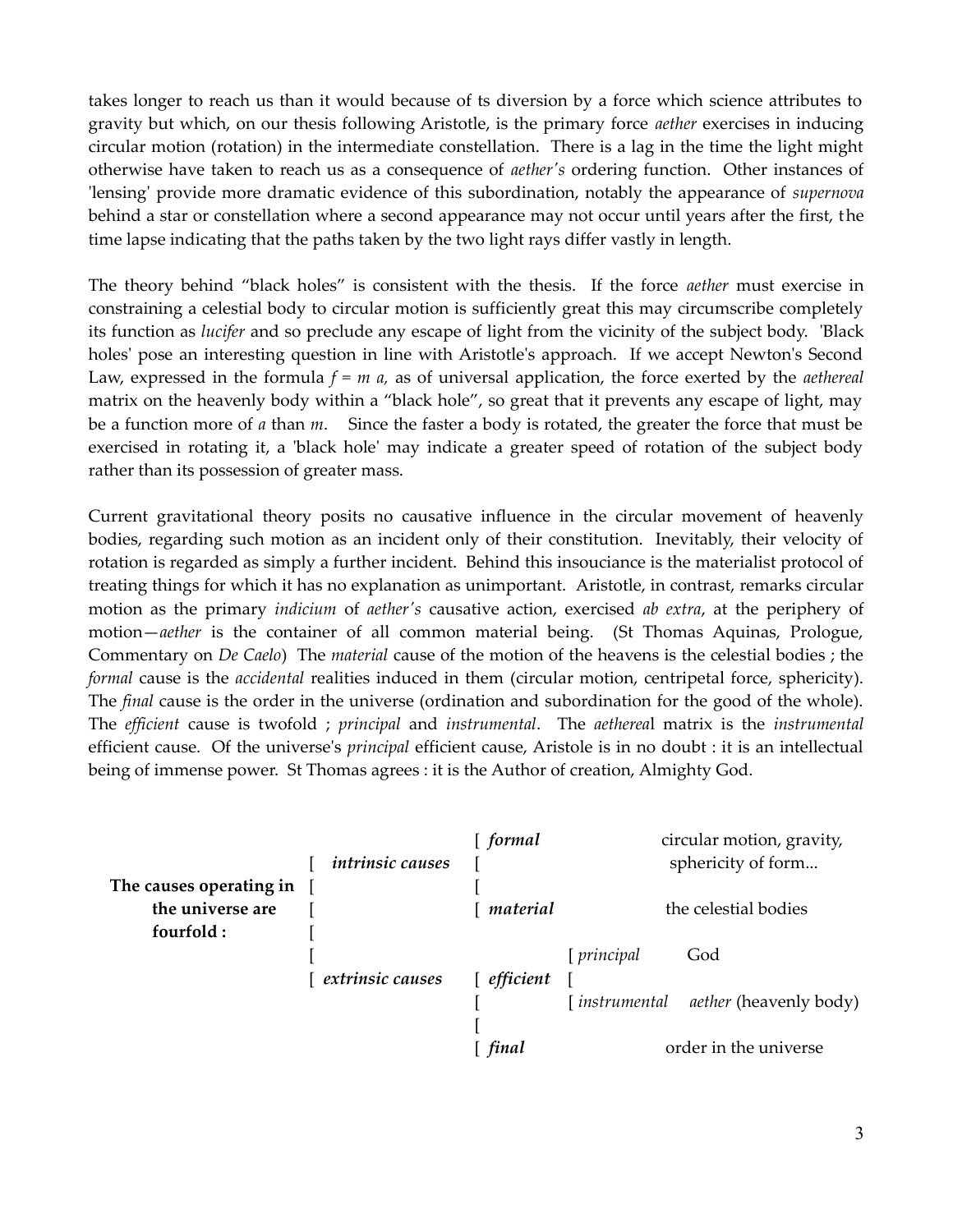## *The Heavenly Substance Is Motionless*

Nothing moves without being moved by another. Nor can a series of moved movers proceed to infinity, as Aristotle shows (*Metaphysics* Bk. II, c. 2, 994 : & see St Thomas *In II Metaphysics*, Lesson 2). There must be a first mover which is itself unmoved, and this is God. The heavenly body, *aether*, is the first instrument of God's agency. Through it all others are governed and sustained. It seems fitting, as a matter of principle then, that *aether,* His first instrument, should also be motionless. Its operation (*modus operandi*) differs radically from that of bodies of common material being as its nature (*modus essendi*) differs radically from theirs. Its behaviour excels their behaviour as its nature excels theirs.

A body deep in space, whether natural or artificial (like a space-probe), with no other body in proximity to it, is motionless—and this no matter how fast it may be said to be moving relative to the sun or our own planet. The body is surrounded and sustained by the *aethereal* matrix much as a seacreature is surrounded and sustained by the sea. Yet the analogy limps, for the sea-creature moves through the the sea that contains it. But the body 'in space' does not move through the *aethereal* matrix. It is motionless in *aether*. And, reciprocally, *aether* is motionless with respect to the body. This assertion accords with a view maintained by Dutch physicist Hendrik Lorentz (1853-1928) despite Michelson and Morley's "disproof" of the existence of 'ether' in 1887.

This understanding may be counter-intuitive for us surrounded as we are by bodies forever in motion, but the possibility is supported by the advice of St Thomas in our earlier article that *aether's* accidents (the phenomena that attend it) are wholly disproportionate to those with which we are familiar. [ *In II De Caelo* l. iv, n. 3 ]

Acceptance of *aether's* immobility assists in understanding other phenomena. It explains why *aether's* proper accident, the *quality* light, is immutable in its speed of propagation. Its proper *substance* is immutable. It provides a reason why light's speed of propagation is the same in every direction and setting. *Aether* is motionless *in every setting*. Hence, no matter how fast these bodies may be moving relative to each other, light or other species of electromagnetic energy emitted by either will be propagated, and will be received, at *c,* "the speed of light".

*Aether* is the universal agent. Its accidents (light, electromagnetic energy, circular motion, centripetal force [i.e., gravity], sphericity of form) are propagated simultaneously in every dimension and in every plane. Their imponderability—they have no mass, as they have no independent existence permits them to be propagated at that speed which is *aether's* prerogative, 299,792,458 metres per second. In a sense they are unlimited. In contrast, a body of common material being is limited by its nature to motion in one direction at any one time. Since it is a *substance* and dependent on *aether*, it is bound by the first body's determinations. Here is the reason for the difficulties experienced by scientists in attempting to accelerate a particle, i.e., a material *substance* at its smallest, to the "speed of light". It can't be done ! Light-speed is only available to the accidents of *aether*. The limitations it imposes on bodies of common material being cannot be gainsaid.

## *The Proportion Between Reality And Man*

There is order between the known and the knower. That is, there is proportion between the world of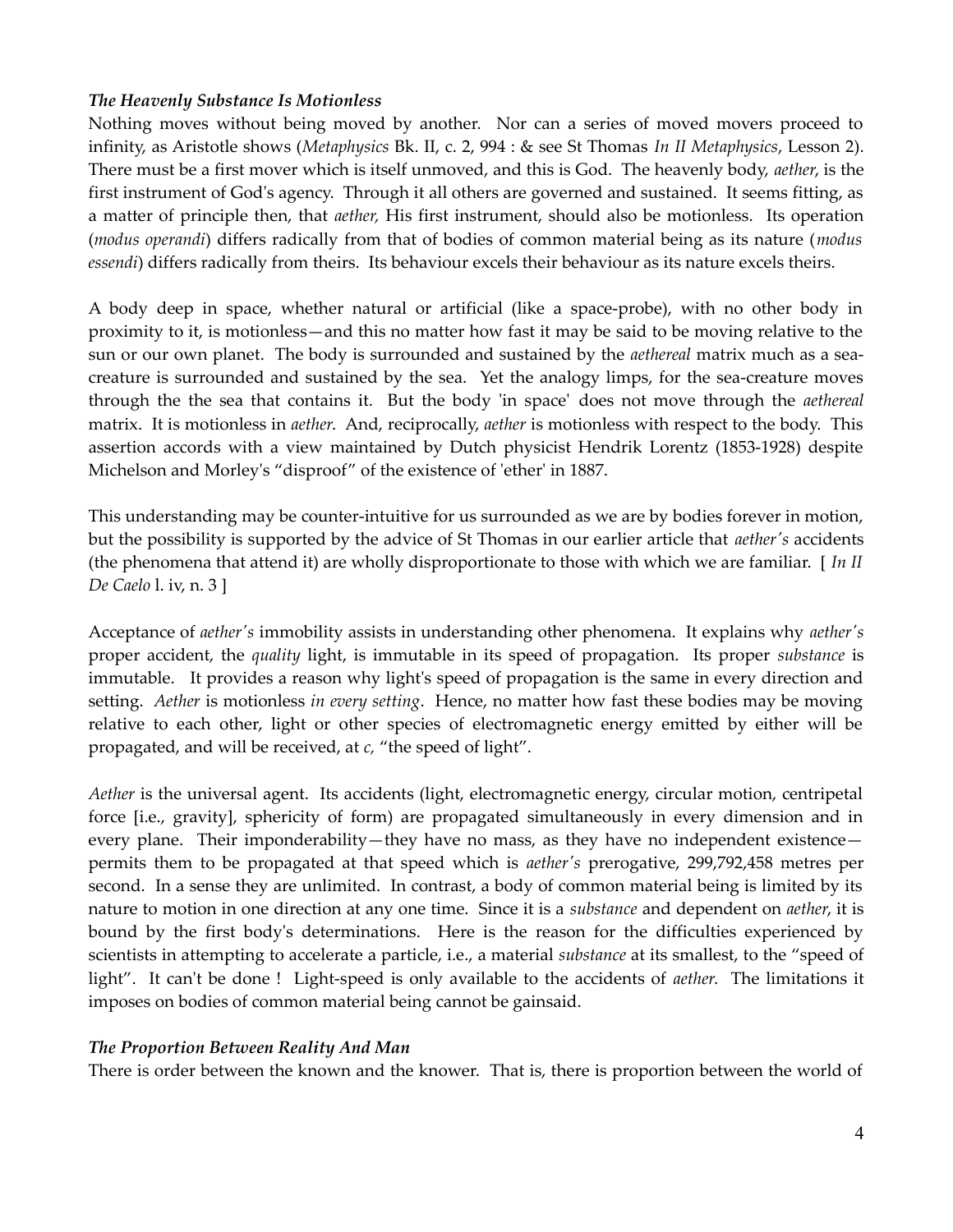reality and man whose knowledge is not just of singular things like a brute animal, but *of the very nature* of singular things. The issue is encapsulated in St Thomas's passing comment in the *De Veritate,* (I, 2) *res inter duos intellectus constituta...*, "the [natural] thing is established between two intellects." Man was created by God as the highest of His material creatures to live and move and have his being in the world He created. There is a proportion, invested by God, between creation and the creature, between reality and man, the knower. What man knows is what is : reality.

In 1913 the Dutch mathematician, physicist and astronomer, Willem De Sitter (1872-1934), unwittingly provided testimony of the Divine Providence that established *aether* as the ground for the constancy of *c*, "the speed of light", by demonstrating that if the speed at which light was propagated varied with the motion of the body emitting it, man could never know the truth of the behaviour of double stars in different phases of their orbital paths.



A binary star in the constellation *Gemini*

In his old age, when he had outgrown many of the materialist and subjectivist leanings of his youth, Einstein expressed himself on the topic in words which reflect the metaphysical principle.

"I have no better expression that 'religious' for this confidence in the rational nature of reality and in its being accessible, to some degree, to human reason. When this feeling is missing, science degenerates into mindless empiricism."[1](#page-4-0)

## *Of What Value Are Newton's And Einstein's Conceptualisations ?*

1. The expression "gravitational field" in modern scientific theory, whether used according to the Newtonian or the Einsteinian view is compatible with a metaphysical view of the universe *provided it is understood in a contrasting fashion to* the expression "magnetic field" when used of a body of iron. A celestial body is *not* the source of gravity as a body of iron is the source of the magnetism that surrounds it. The celestial body is but the focus of *aethereal* action—matter to *aether's* form, potency to *aether's* act—and to this extent its surroundings could be said to be part of the "field" of *aether's* action about the body. The celestial body's function is *be-determined*; *aether's* function, in contrast, is *determine*. That a celestial body appears to be the source of a "gravitational field" arises from the fact that the *action* of the *aethereal* matrix upon it is specified by the body's mass. The greater the mass, the greater the force *aether* must exercise in investing it with circular motion—turning it aside constantly from rectilinear motion (*Newton's First Law*). And the greater the acceleration with which it is rotated, the greater must the force be for the same mass—*Newton's Second Law*, *f = m a*.

<span id="page-4-0"></span><sup>1</sup> 1.1.1951, letter to Maurice Solovine quoted in Walter Isaacson, *Einstein, His Life and Universe*, New York, 2007, pp. 462-3